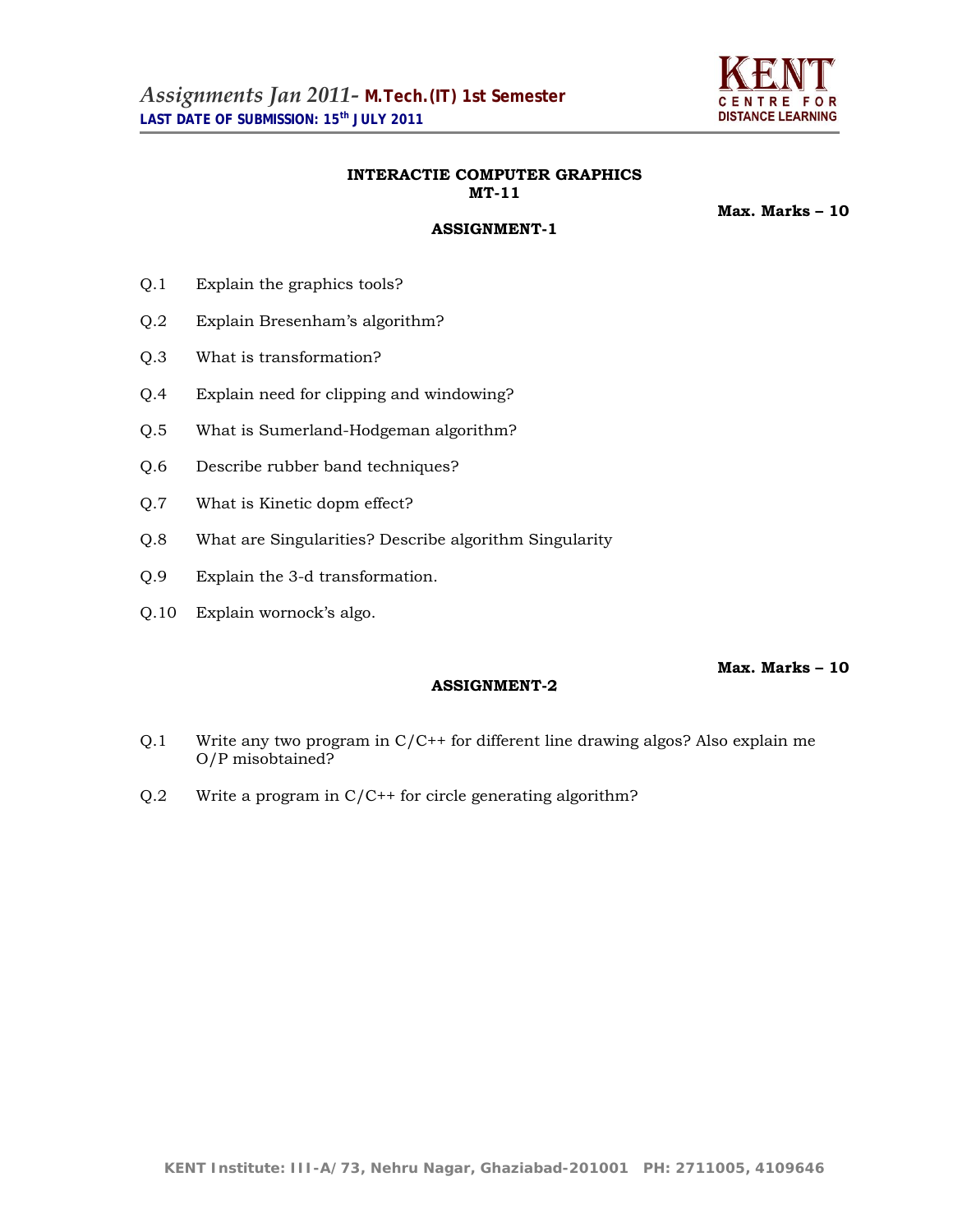

### **ADVANCED COMPUTER ARCHITECTURE MT-12**

**Max. Marks – 10** 

# **ASSIGNMENT-1**

- Q.1 What are the difference types of addressing modes?
- Q.2 Write the difference b/w RISC & CISC?
- Q.3 What is the principle of Virtual memory?
- Q.4 Why Cache is needed? Explain?
- Q.5 What is DMA? How it is used?
- Q.6 What are the function of Typical pipelining?
- Q.7 Explain the different types of dependencies?
- Q.8 Describe Bernstein's condition of parallelism?
- Q.9 What are the SIMD programming principles?
- Q.10 What are the various types of vector instruction?

**Max. Marks – 10** 

- Q.1 What is memory hierarchy? Explain the different levels o memory hierarchy?
- Q.2 Explain the different Flynn's Taxonomy of computer architecture.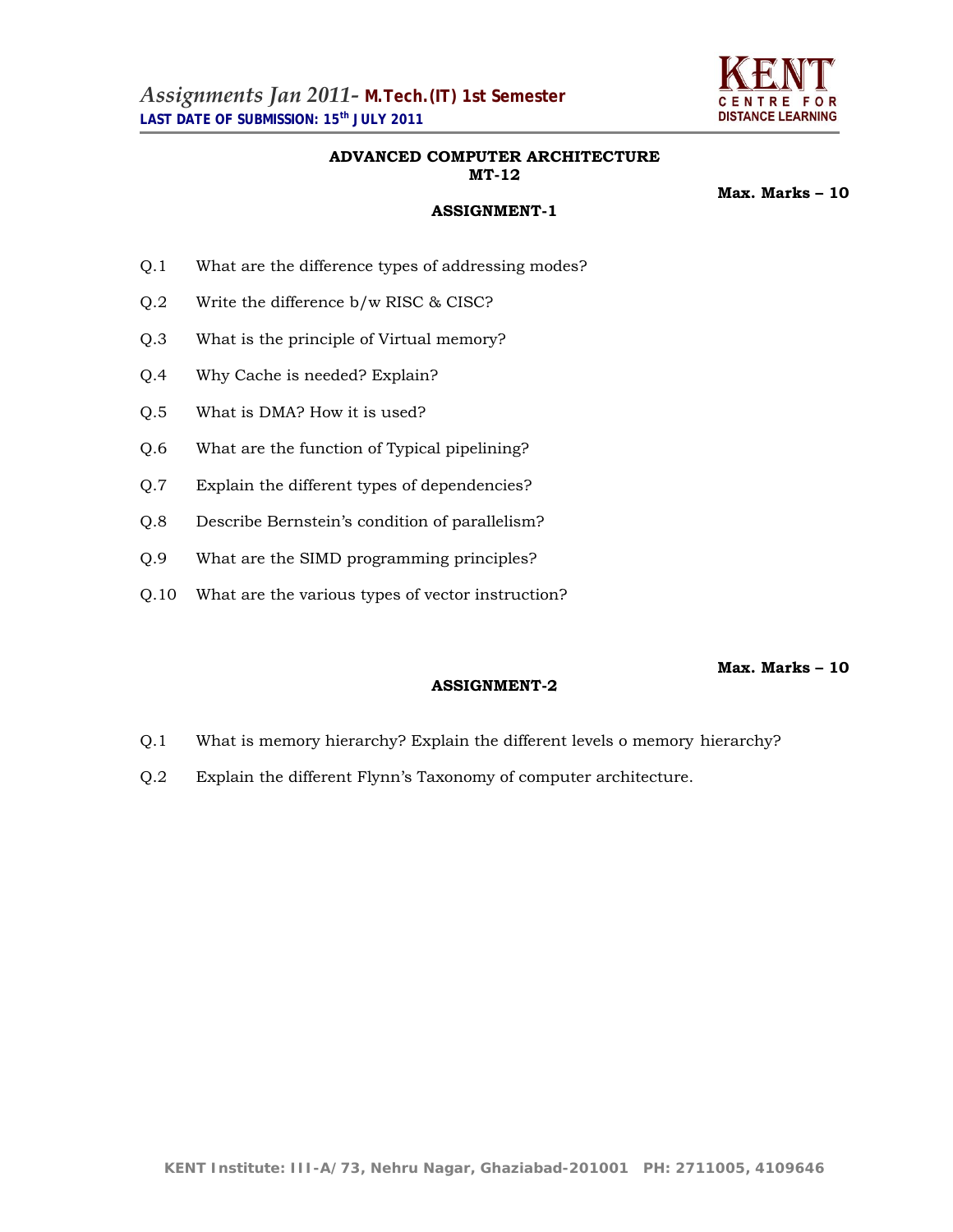

## **ALGO ANALYSIS AND DESIGN MT-13**

**ASSIGNMENT-1**

**Max. Marks – 10** 

**Max. Marks – 10** 

- Q.1 What is the difference between DFS & BFS?
- Q.2 What are the worst, good and average cases regarding with algorithm?
- Q.3 Write a short note on
	- (i) Spanning tree
		- (ii) Dijkastra's algo
- Q.4 What are the properties of Binary Tree?
- Q.5 What is the need of an algorithm?
- Q.6 What is Buddy system?
- Q.7 Describe the various issues with memory?
- Q.8 What is Circuit satisfiability?
- Q.9 Describe the vertex cover problem?
- Q.10 Describe traveling salesmen problem?

- Q.1 Write the C/C++ codes for DFS & BFS?
- Q.2 Write the C/C++ codes for merge sort?